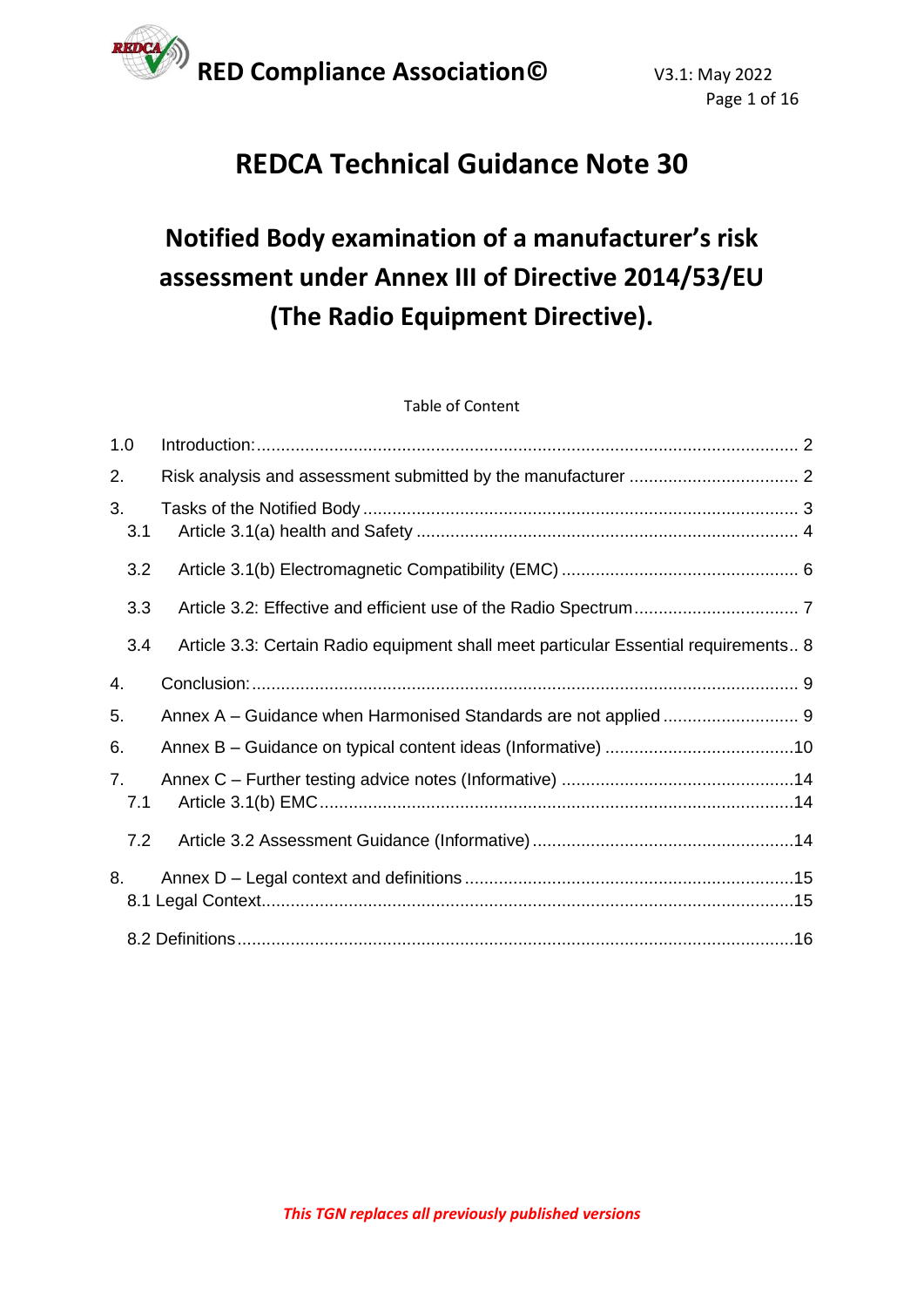## 1.0 Introduction:

<span id="page-1-0"></span>Under the Radio Equipment Directive (RED) 2014/53/EU, Annex III, Part A, Module B 3(c), it is required that a notified body shall assess the technical documentation associated with the apparatus to ensure conformity with the essential requirements set out in Article 3 of the Directive and that the technical documentation shall include an adequate analysis and assessment of the risk(s).

The risk assessment is an activity for the manufacturer to perform but the notified body shall take the manufacturer's risk assessment into account as provided in the manufacturer's technical documentation, when performing an EU-Type Examination assessment under Annex III of the RED. The purpose of this document is to provide guidance to notified bodies on the recommended issues that can be expected to be considered in a risk assessment document and to achieve a consistent approach between notified bodies such that manufacturers are not burdened by unnecessary differences and expectations from different notified bodies. This document is not intended to be guidance to manufacturers nor is it intended to influence market surveillance authorities.

# <span id="page-1-1"></span>2. Risk analysis and assessment submitted by the manufacturer

The risk analysis presented by the manufacturer and assessed by the notified body shall follow the guidance given in "'Blue Guide' on the implementation of EU product rules 2016" under clause 4.3 and clause 4.1.2.2.

The risk analysis and assessment should consider and document at least the following steps:

- 1. Clearly identifying the intended user groups (e.g. professional, consumer, children etc.) and the operating environment (e.g. Indoor/outdoor, temperature, altitude, etc.) for which the product is intended to be used.
- 2. Identifying which of the Essential Requirement(s) of the directive are applicable. The Essential requirements of Articles 3.1 and 3.2 apply to all radio equipment, whereas the Essential Requirements of each paragraph of Article 3.3 only apply to the radio equipment within scope of that paragraph.
- 3. Identifying which harmonized standard(s) or equivalent documentation has been applied to mitigate the risk of non-compliance to the Essential Requirements.
- 4. Specifically identifying if there are special product characteristics or features which might not be included in the current harmonised standard(s) and how these features are still considered to comply with the Essential Requirements.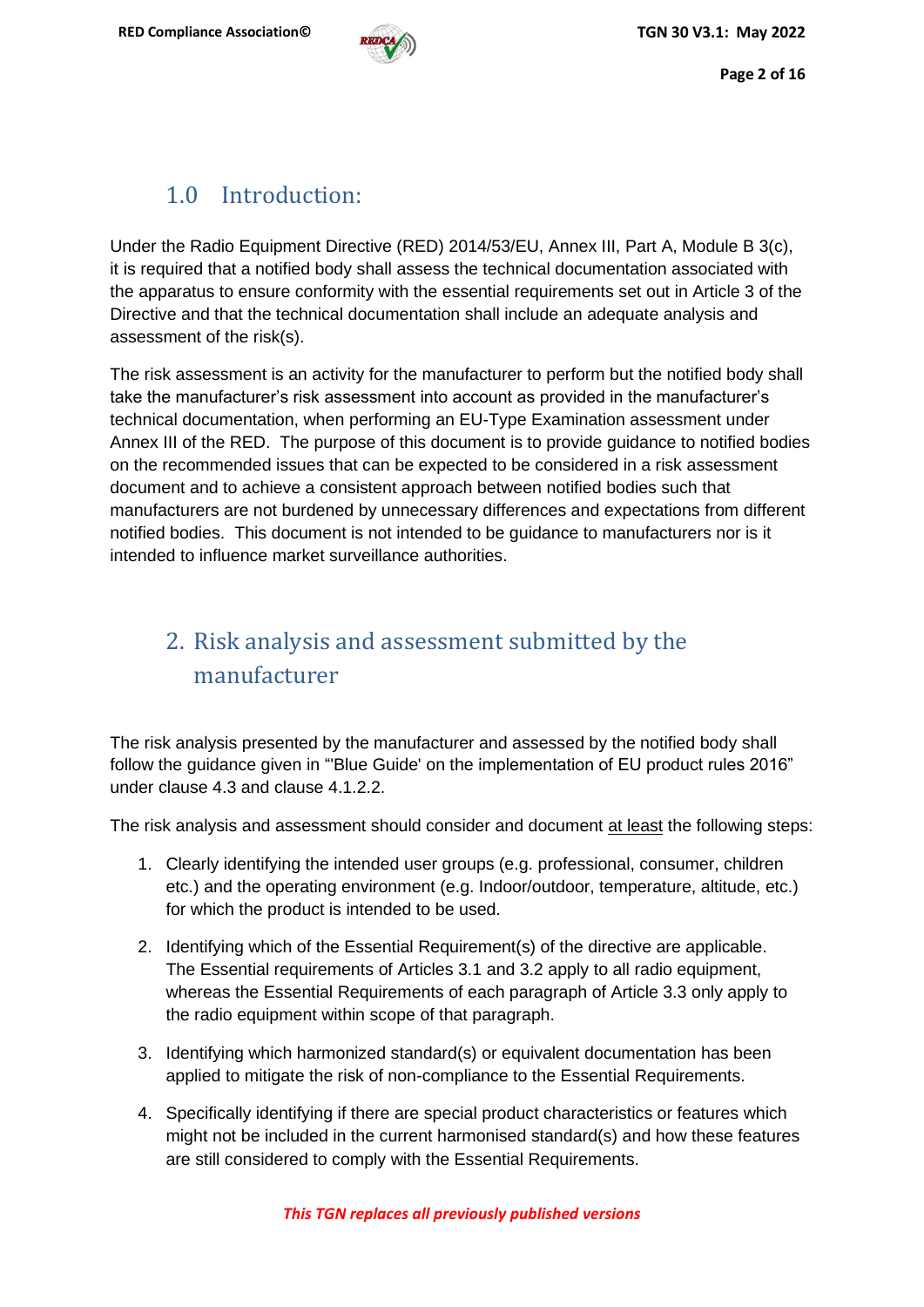5. Specifically explaining how the additional risks in not following the available harmonised standards to provide a presumption of conformity or using alternative compliance methods and standards have been mitigated to demonstrate compliance to the Essential Requirements.

The figure given in 4.1.2.2 of the "Blue Guide" can be used as guidance:

Risk Assessment and the role of harmonised standards (4.1.2.2 Blue Guide)



Figure 1: Guidance on how to assess the Essential Requirements (ESR) required taken from Blue Guide clause 4.1.2.2

## <span id="page-2-0"></span>3. Tasks of the Notified Body

- 1. The notified body shall check that the manufacturer's technical documentation for the radio equipment contains a risk assessment analysis.
- 2. The notified body shall check whether the risk analysis is compliant with the minimum requirements in the Blue Guide and take into consideration the content of this guide.
- 3. The notified body shall check whether the risk analysis is adequate for the radio equipment under review, with regard to section 2 of this TGN.
- 4. The notified body shall consider for their assessment the information presented in the risk analysis and assessment by the manufacturer.
- 5. The notified body shall allow any format and structure of the risk analysis and assessment as part of the technical documentation because this is entirely determined by the manufacturer. The risk assessment shall however be in a language that can be understood by the notified body.
- 6. The notified body shall consider whether the manufacturer's defined user groups and operational conditions are appropriate. For example, if the product is intended to be used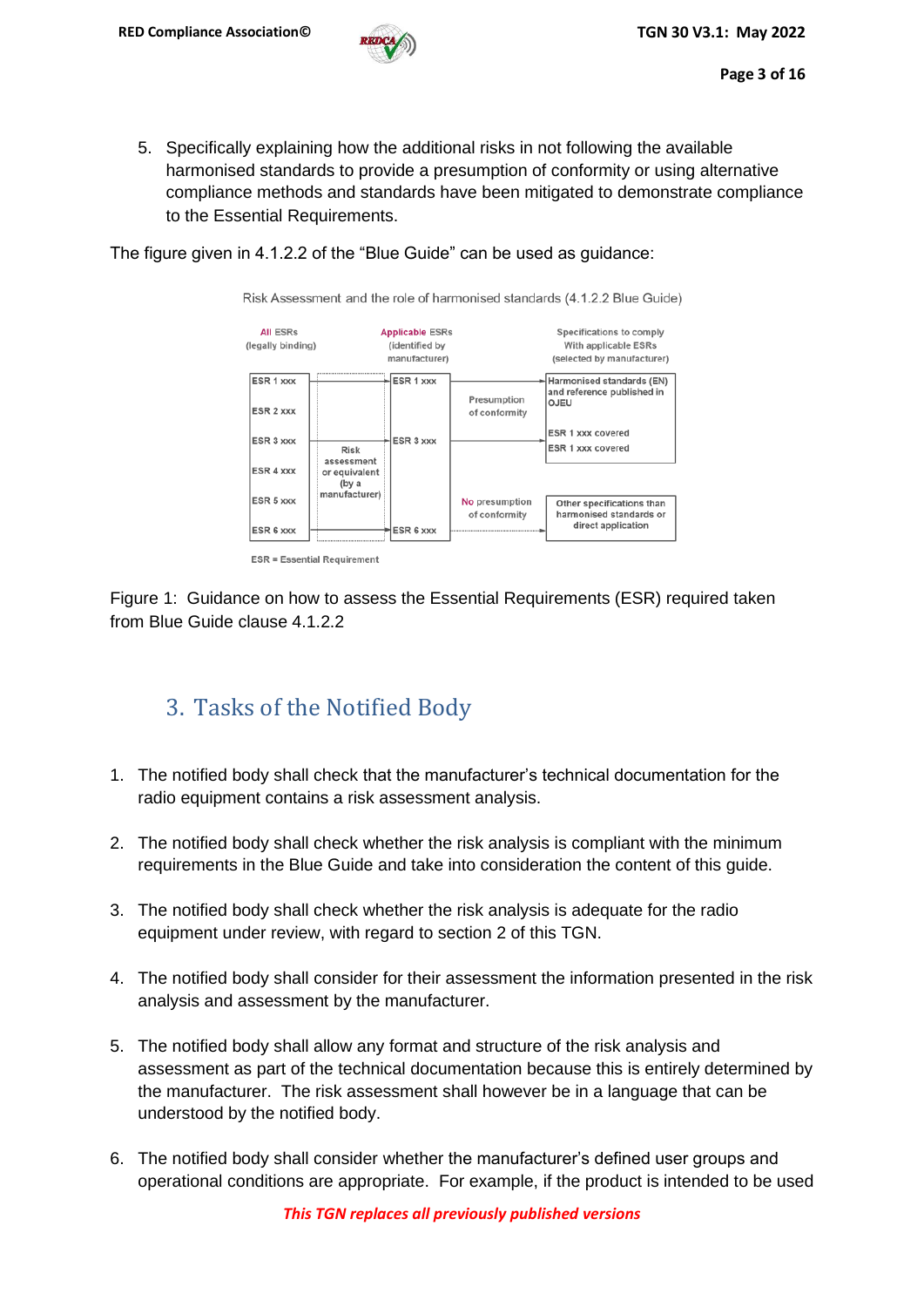by vulnerable people, or if the product is intended to be used in conditions outside of the scope of the applied harmonised standards, etc.

- 7. The notified body shall assess whether the harmonised standards, other normative documents, and reference documents applied by the manufacturer entirely cover the essential requirements for which they have been selected.
- 8. If the product is covered by more than the RED, such as a radio equipment incorporated into a device subject to the Medical Equipment Regulation, then a more onerous risk assessment may be required by the other directive. The RED notified body should take care not to exceed their remit under the RED.
- 9. The notified body shall take care that any exceptional product characteristics identified are considered in the risk assessment which might not have been dealt with or known at the time the applied harmonised standard(s) had been prepared. It can be expected that this may only occur in very rare, exceptional cases.
- 10. Annex V d) of the RED requires that where harmonized standards are not applied, a description is required of the solutions adopted to meet the essential requirements of Article 3. This requirement applies to cases where the harmonised standard exists but was not fully applied, or when the appropriate standard is not harmonised in the RED official journal of harmonised standards (OJEU). It applies to all parts of Article 3.1a, 3.1b, 3.2 and 3.3. The description of the required solutions and the manufacturer's decision for choice of solution should be detailed in the risk assessment.

The type of questions a notified body could ask when reviewing the technical documentation are related mainly to the essential requirements of Article 3 of the RED, which they have been asked to assess.

Suggested topics to consider are provided below and in the informative annexes of this TGN.

This TGN and its annexes provide a non-exhaustive list of things to consider.

Please note that the cases provided in this TGN are only examples, and not a definitive checklist of things to consider. This TGN provides some indication on the types of things the manufacturer should include in their risk assessment, and the notified body should review.

Other risks may exist, and the manufacturer should include them in their risk assessment, even if they do not appear in this TGN as one of the given examples.

#### 3.1Article 3.1(a) health and Safety

<span id="page-3-0"></span>The primary consideration under Article 3.1(a) is the protection of health and safety of persons, domestic animals, and the protection of property. For this it is valid to apply the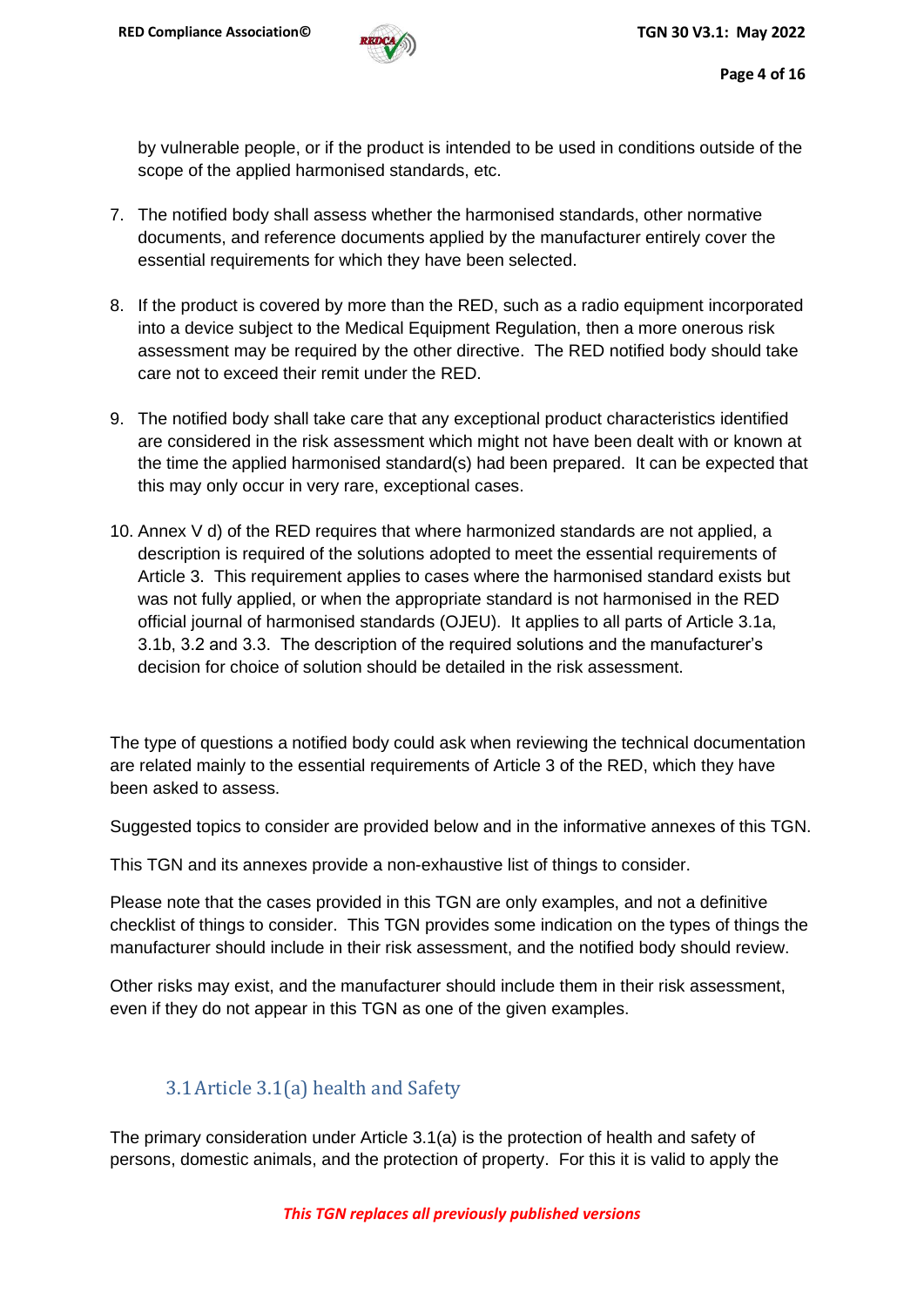safety objectives of Directive 2014/35/EU (LVD) but with no voltage limit applying. For the purposes of the RED, all radio equipment requires a safety assessment.

Potential heating, energy and other hazards should be included in the risk analysis which might otherwise be neglected by manufacturers or the safety test standards, which may have been written for the LVD.

For the purposes of the RED risk analysis, it is necessary to consider reasonably foreseen conditions of use. However, there is no reason why a manufacturer should not consider reasonable misuse of the equipment as this includes more traditional failure mode analysis techniques and product liability issues. Therefore, a notified body should not reject a more comprehensive Risk Priority Number or Failure Mode Effects Analysis if it is submitted as part of the technical documentation. There is no constraint on the content and format a manufacturer may use for the risk analysis.

For Article 3.1(a), it is recommended that the notified body should ensure the manufacturer has considered issues affecting the health and safety of the user, and other persons, and domestic animals, in their risk analysis. This may include:

- a. Protection against electrical, mechanical, optical, and acoustic hazards. Sharp edges, pointed corners, small part choking hazards, also dust and liquid penetration issues.
- b. Other hazards should be considered as relevant for the reasonably foreseen and legal use of the equipment including the operating voltages and temperature of the equipment and the intended working environment. Consider the battery technology used and the potential battery charging hazards.
- c. The potential for human and animal exposure to non-ionizing radiation should be considered. RF Exposure should generally be assessed for the most conservative use cases, at worst-case user distances (often the smallest separation distance) and the maximum possible output power based on manufacturing tolerances.
- d. Additional requirements may apply for products which are clearly designed or intended to be used by children or specifically attractive to children. In such cases, general safety aspects such as choking hazards of small parts and the ingestion of small batteries and magnets must be considered in a hazard-based assessment. Additionally, for products aimed at children, manufacturers should consider the Toys Directive as their product may be within the scope of that directive.
- e. If the radio equipment is intended to be used in a motor vehicle, consider whether vibration, temperature extremes and possible distractions to the driver have been adequately addressed
- f. If the radio equipment can be reasonably foreseen to be used at high altitudes (above 2000 meters), the basic clearance distances of EN 62368-1 may be inadequate and additional allowances should be made. Another major effect of high altitudes is that less dense air does not conduct heat as efficiently. Additional assessments may be performed by manufacturers of high-altitude equipment and that would be documented in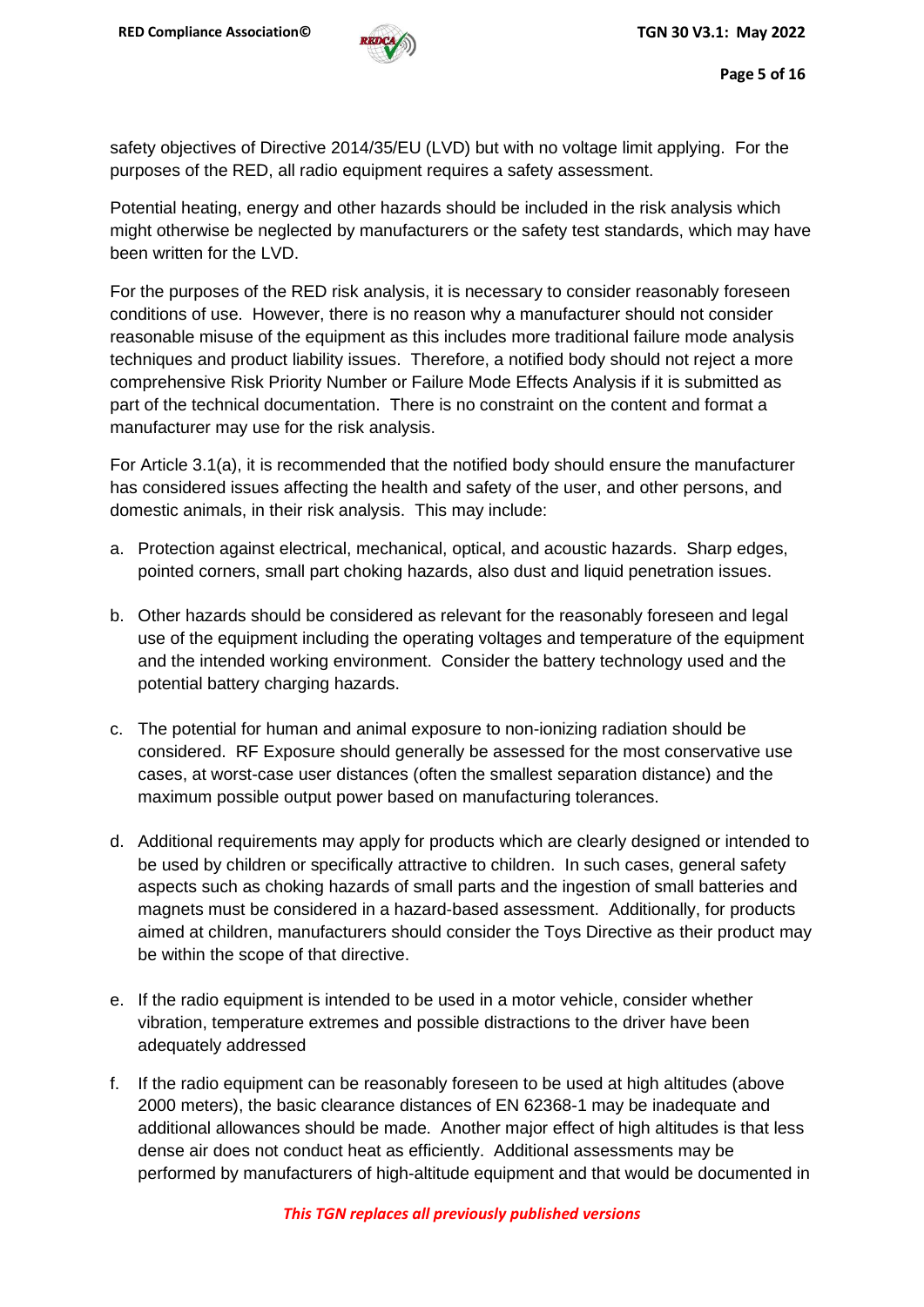

the risk assessment. Commercial airline cabin pressure is typically maintained at 2,400 meters, which means this requirement applies to radio equipment intended to be used while on aircraft.

- g. Acoustic safety is a consideration for radio equipment that generate audio waves. This should be included in the safety assessment of equipment generating loud sounds and especially equipment with a speaker or headphone socket for audio/music output, such as laptops, tablets, phones, desktop computers, ear buds, portable music players, etc.
- h. Regarding temperature extremes and product safety, the risk assessment and the technical assessment should consider all reasonably foreseen use cases. For example, a mobile phone (smartphone/cellphone) is typically used in a comfortable human environment but may also be left on battery charge or as a router in a more extreme environment, such as in a vehicle. Cellular radio modules are based on the same technology and apply the same test standards as phones but may be used in more extreme environmental conditions, such as in a vehicle or IoT solution. Environmental conditions of a cellular module, or equipment containing a cellular module, or a phone may far exceed the minimum requirements in the standard and the manufacturer should consider that. Even when not in use, radio equipment (including the battery) can be left in extreme temperature conditions, which should be evaluated and detailed in the risk assessment by the manufacturer.

#### 3.2Article 3.1(b) Electromagnetic Compatibility (EMC)

<span id="page-5-0"></span>For Electromagnetic Compatibility (EMC), a notified body may wish to consider the following aspects during an assessment of the technical documentation to ensure that the product has been appropriately evaluated for both emissions and immunity characteristics, and these aspects are considered in the manufacturer's risk analysis.

#### **Emissions:**

- a. What frequency range has the product been tested over? Consider the range of clock frequencies and transmitters used within the product.
- b. Are the technologies within the product likely to cause electromagnetic disturbances below the lowest frequency of test?
- c. Are the technologies within the product likely to cause disturbances above the highest frequency of test? Consider the operating frequencies of the product and what communication services should be protected.
- d. If the product has connection ports in addition to the power port, have they been tested? If not, are they likely to cause radiated disturbances due to their length? How has the manufacturer mitigated this?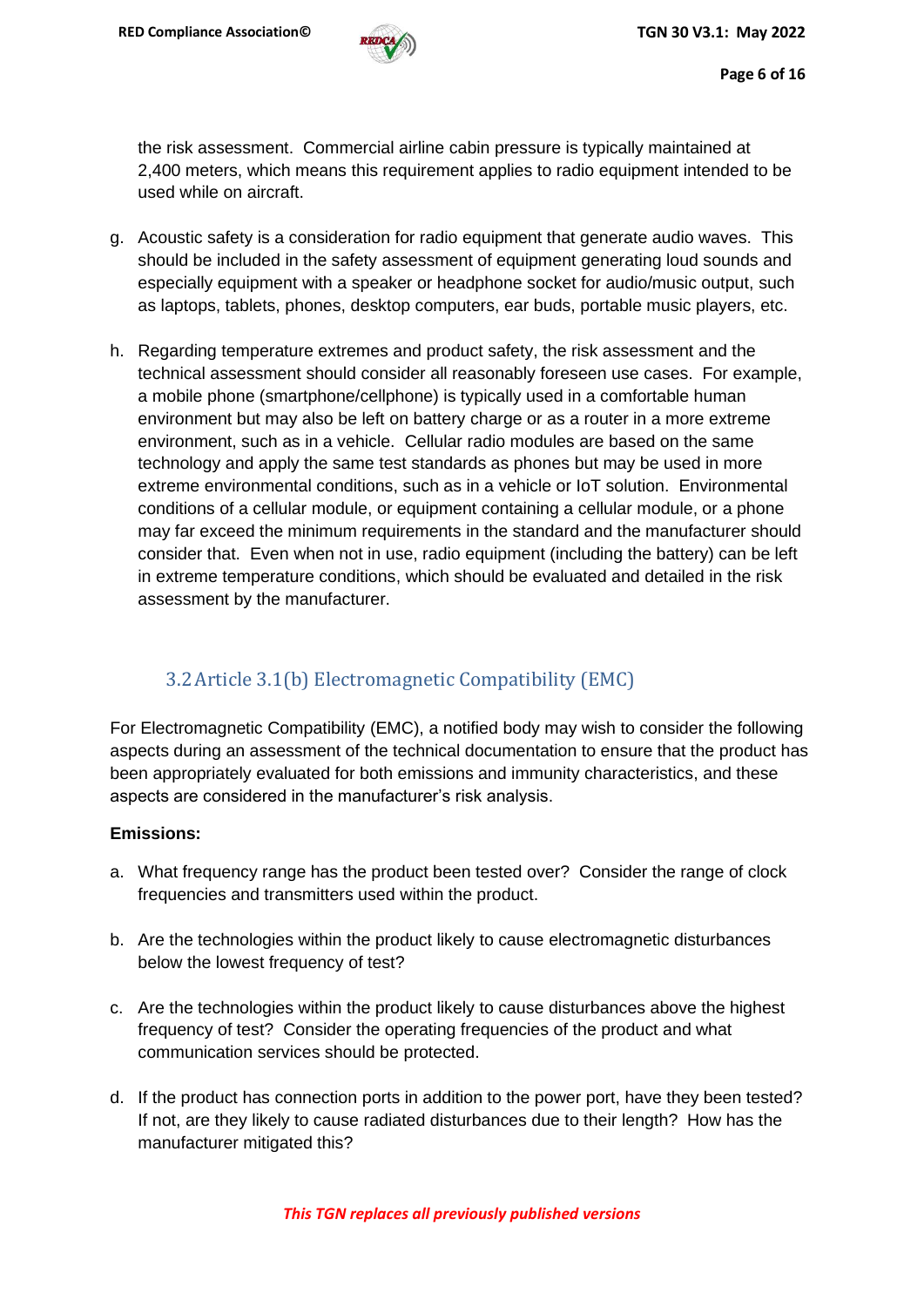- e. Does the product have telecom cables? Has testing been performed on these ports? If not, why? Is the mitigation reasonable under foreseeable circumstances?
- f. Are there any other unique factors within the product that should be considered? For example, intentional radiators, but not radio communications, which may or not be covered by ISM frequency bands.

#### **Immunity:**

- a. Have all tests required by the applied product standards been done?
- b. Are the applied product or generic standards appropriate for the electromagnetic environment as selected or described by the manufacturer; usually 80 MHz to 6 GHz?
- c. Are there ports on the product which are liable to be susceptible and haven't been tested?
- d. Have transients and surges been evaluated if use in a vehicular environment is expected? Vehicle transients would apply to equipment intended to be powered through the vehicle 12 V or 24 V connector.
- e. Have all the operation modes of the equipment been adequately monitored and evaluated during the tests? All modes and functions must be shown to comply.
- f. If EMC tests are deemed 'not applicable' because the equipment is intended to be used only with short cables (less than 3 m), does the product documentation, user manual and intended use support this?
- g. The pass or fail criteria applied should be applicable for the normal operation of the product. Manufacturers should not be choosing more relaxed criteria than the user would expect for that type of equipment.

If no harmonised standard has been applied: Check if all relevant phenomena as listed in the generic immunity standard have been considered in the evaluation and in tests done.

#### 3.3Article 3.2: Effective and efficient use of the Radio Spectrum

<span id="page-6-0"></span>Radio equipment must be designed to make effective and efficient use of the radio spectrum. This includes "combined" as well as "stand-alone" radio equipment. In most cases each radio will have been assessed using harmonised standards; but for combined equipment a manufacturer may have made use of documents such as ETSI EG 203 367, REDCA TGN 01 and REDCA TGN 31 which provide guidance to the application of harmonised standards covering articles 3.1(b) and 3.2 of the Directive 2014/53/EU (RED) to multi-radio and combined radio and non-radio equipment. These documents also address issues to be considered in multi-radio equipment capable of simultaneous transmission. If a manufacturer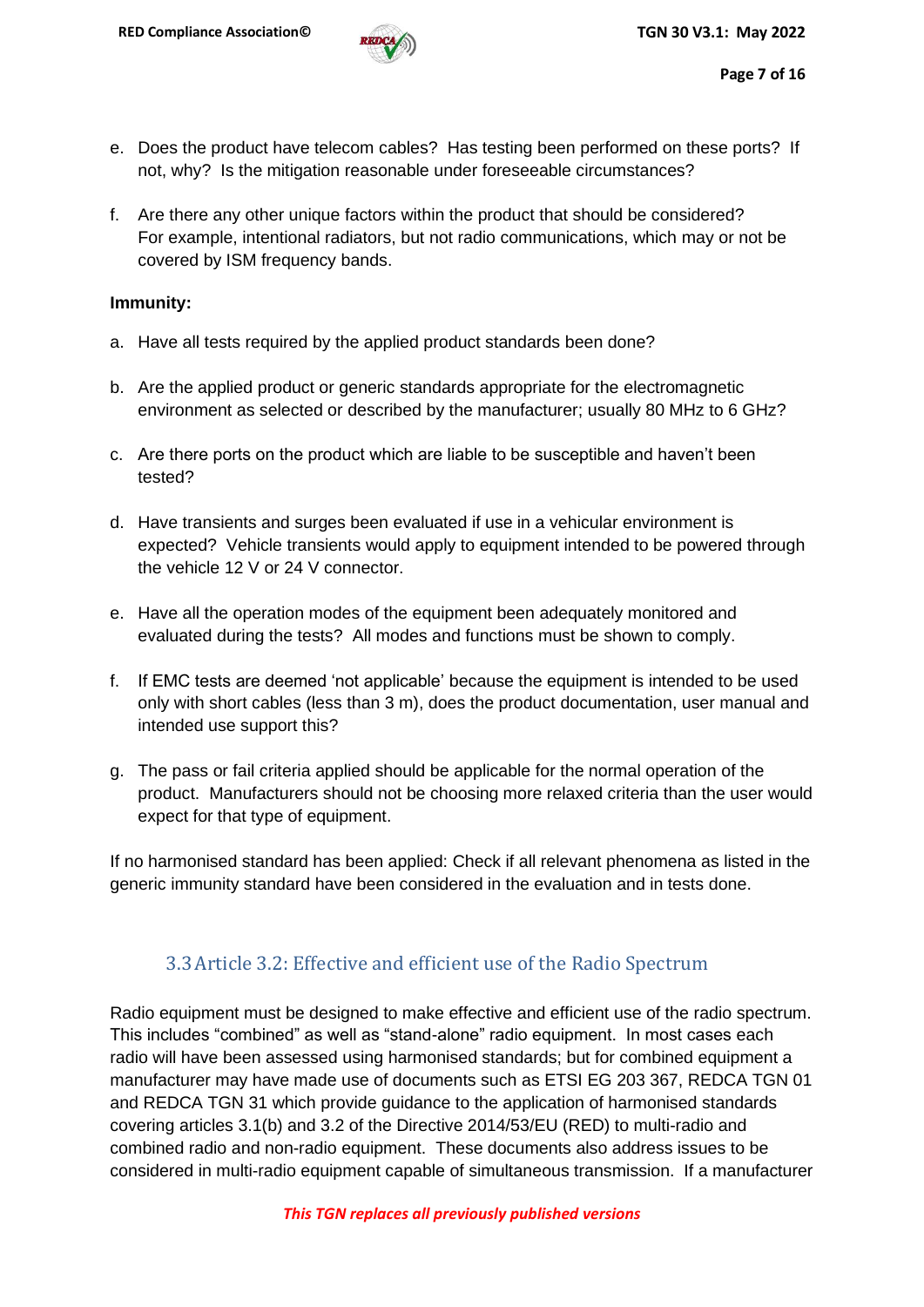follows the guidance documents, they will normally cover all the issues of concern for complex types of radio equipment.

If a device has multiple operation modes, such as radio communication and other features or functions, it is important that the combined effect of all functions have been assessed, and not just each individual operation in isolation. They should also consider whether any mitigation applied by the manufacturer is practical and sensible and likely to be followed by the end user. For example, a manufacturer stating that the equipment is only intended to be operated with radio dongles removed or disabled. Such advice may be practical for professional, trained, operators but not for domestic home or office use.

Notified bodies should also check whether the manufacturer's choice of receiver classification is appropriate, and that relevant and appropriate receiver protection tests have been performed. This may need careful consideration if the radio frequencies are not channelized.

Regarding temperature extremes and radio performance, the risk assessment and the technical assessment should consider all reasonably foreseen use cases. A cellphone may be used as a router in a more extreme environment than the standard specifies, such as in a vehicle. Cellular modules are based on the same technology and test standards as phones but may be used in more extreme environmental conditions. The environmental conditions of a cellular module, or equipment containing a cellular module, or a phone may far exceed the minimum requirements in the standard and the manufacturer should consider that.

The risk assessment should check that the radio does not have the potential to be placed into non-compliant modes by the user, based on unrestricted access to controls or software. If such user or installer control or software flexibility exists, the manufacturer shall explain in their risk assessment how they ensure that the radio cannot be placed into a non-compliant mode of operation.

In cases where radio equipment is installed into other equipment to create a new radio equipment, the risk assessment should document clearly if any results from the original radio are used to justify compliance of the final radio equipment. The technical documentation should show compliance of the final radio equipment. REDCA TGN 01 and TGN 33 may be used for guidance.

*Note: The text in this TGN makes reference to other REDCA TGNs, 01, 31, 33. However, these references are for guidance only and this TGN is not reliant on those other REDCA TGNs. If the other TGNs (01, 31, 33) become amended, withdrawn or fail to be formally published, it does not alter the validity or content of this TGN, TGN 30.*

### <span id="page-7-0"></span>3.4Article 3.3: Certain Radio equipment shall meet particular Essential requirements

When assessing the compliance of certain radio equipment that has additional Article 3.3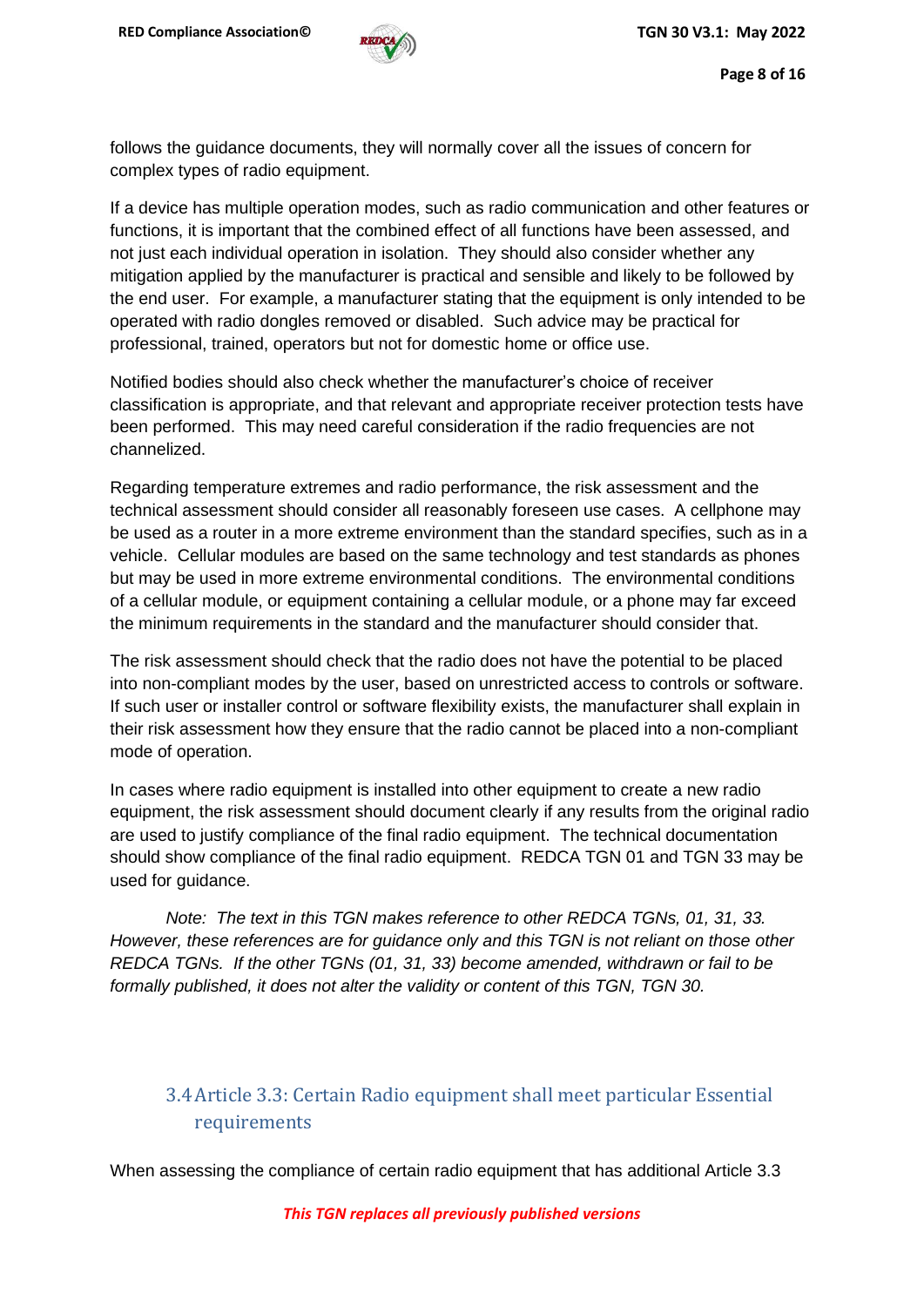

requirements within the requested scope of the review, notified bodies must ensure that the relevant essential requirements under Article 3.3 have been satisfied and included in the risk assessment. This will normally be achieved by applying the relevant harmonised standards, where available.

For example, products requiring emergency access, such as mobile phones, avalanche beacons and some maritime services equipment are required to meet Article 3.3(g).

## <span id="page-8-0"></span>4. Conclusion:

It is recommended that notified bodies assure themselves that the manufacturer's risk assessment does reach a conclusion that the product satisfies the essential requirements as applicable to the product. This may be clarified or illustrated by the manufacturer with statements as to the state-of-the-art knowledge and reasonably foreseen, legal use of the equipment as required by the manufacturer. The conclusion of the risk assessment is separate to the manufacturer's EU Declaration of Conformity.

**Disclaimer: Manufacturers must carry out a risk analysis to first identify all possible risks that the product may pose and determine the essential requirements applicable to the product. This TGN is limited to the essential requirements of the Radio Equipment Directive 2014/53/EU (RED). The manufacturer is responsible for covering all requirements of all legislative acts applicable to their product, and determining whether the product in question also introduces other risks not considered by the RED.**

# <span id="page-8-1"></span>5. Annex A – Guidance when Harmonised Standards are not applied

This annex is intended to give some guidance to a notified body when they are reviewing a risk assessment where the manufacturer has not applied harmonised standards or if the product characteristics require an evaluation beyond the scope of the harmonised standards.

The aim of this TGN is not to set prescriptive limits but rather to indicate to notified bodies where useful information can be obtained which shows the current "state of the art" such that the risk assessment can be consistently evaluated in line with the notified body's obligations under Annex III, Module B, 3 (c) of Directive 2014/53/EU.

If the manufacturer has not applied harmonised standards to demonstrate compliance with the essential requirements of the RED, the manufacturer's risk assessment and the notified body's review will mostly be the same as that described in section 3 of this TGN (above). However, in addition to the review of the risks associated with the radio equipment, the manufacturer is also expected to review the risks associated with use of a non-harmonised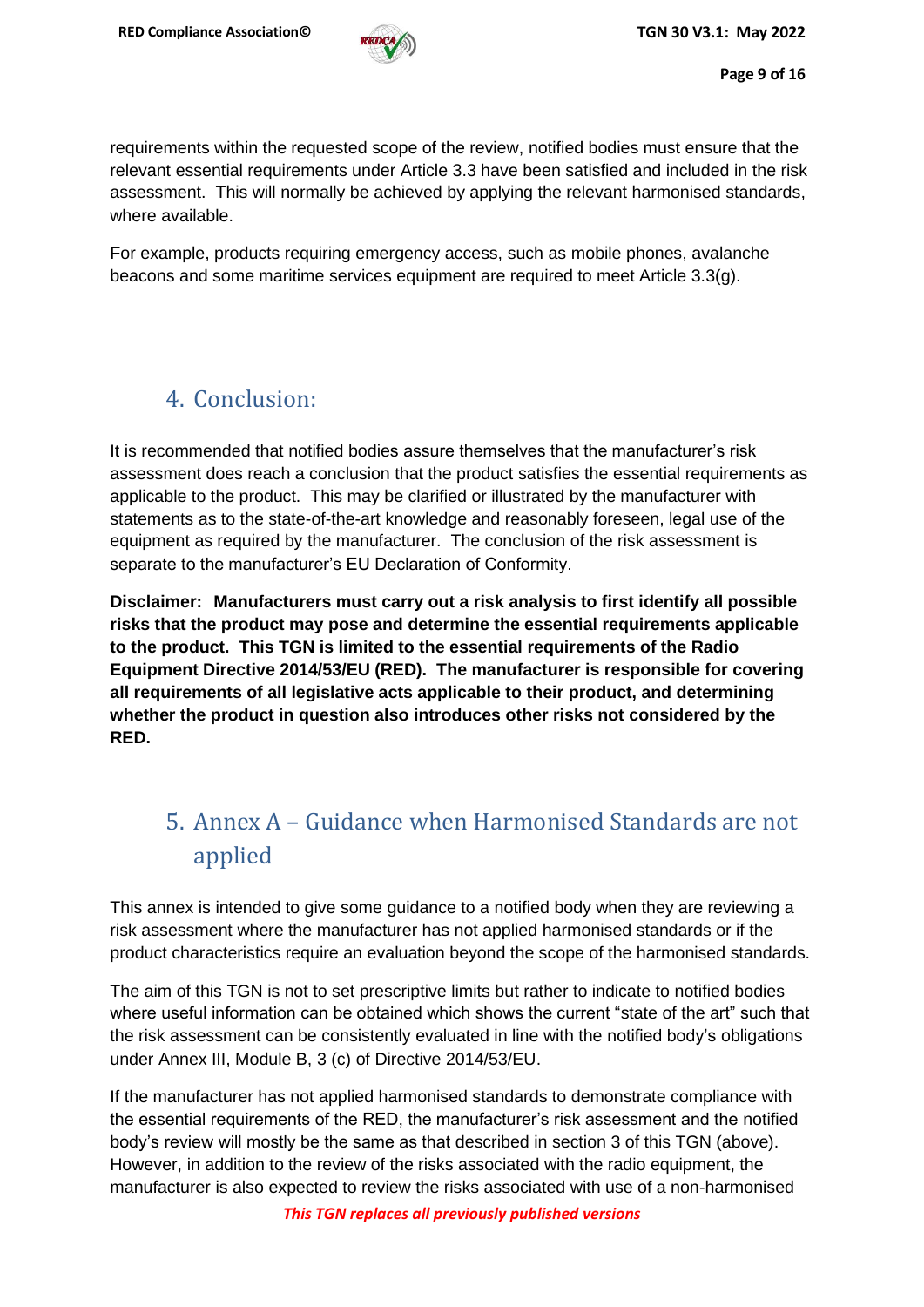standard. The manufacturer is expected to research the reasons why the standard is not listed on the RED OJEU and compensate for any shortcomings.

For example, if the standard has been rejected by the European Commission (EC) on grounds of inadequate requirements, the manufacturer is expected to compensate in their assessment or testing of their radio equipment, to a level which is acceptable to show compliance with the RED. This may mean testing to greater levels or limits than is required by the non-harmonised standard.

As an alternative example, if the standard has been rejected by the EC on grounds of poor layout or formatting of the standard, the manufacturer is expected to ensure they interpreted the standard correctly and did not do the wrong thing, based on the poor standard layout.

In any case, the manufacturer is expected to document in their risk assessment why they chose a non-harmonised standard, and how the assessment of their equipment can be used to demonstrate compliance with the RED, considering any problems associated with the standard.

# <span id="page-9-0"></span>6. Annex B – Guidance on typical content ideas (Informative)

The following annex provides some examples of the types of topics the manufacturer should consider in their risk assessment. Creation of the risk assessment is the manufacturer's responsibility and the items in this annex are provided as suggestions only.

The topics covered in this document is a non-exhaustive list.

- 1. Identification of standards
	- a. The risk assessment should identify all the applicable standards to cover the operations, modes, and functions of the radio equipment, including the non-radio operations.
- 2. The risk assessment should list any harmonized standards applied, which are on the RED OJEU, and ensure that the latest harmonized version has been applied.
- 3. Correct standards applied
	- a. Did you use standards which specifically apply to this product?
	- b. Are there other standards which would be more appropriate?
	- c. Are there other standards which might also apply?
- 4. The risk assessment should list any non-harmonized standards applied, and include justification for using those non-harmonized standards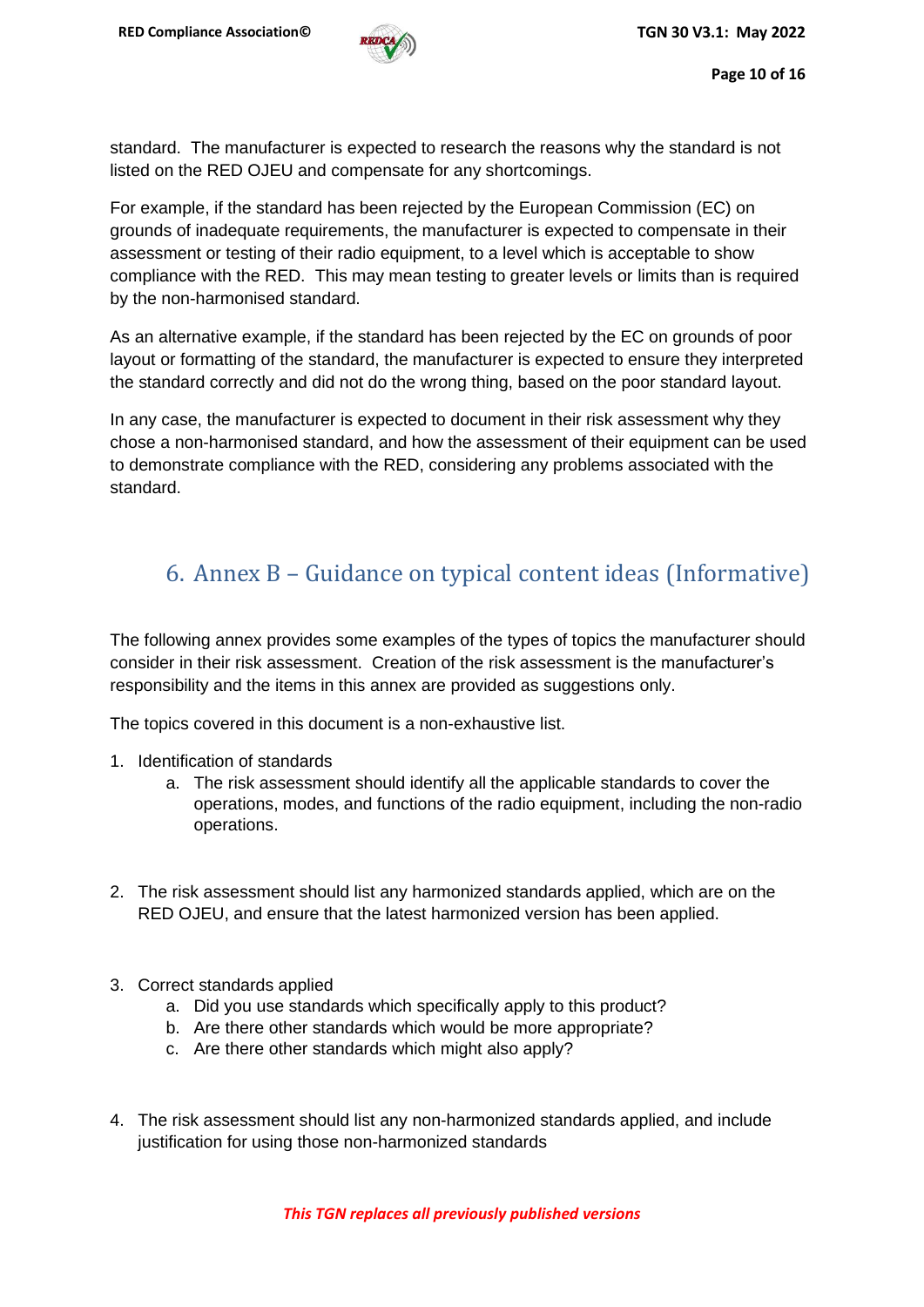

- a. It should state why the standard is not listed on the RED OJEU and address any shortcomings or reasons why the EC feels the standard is not sufficient to meet the RED
- 5. Environment
	- a. Have you tested or assessed the product over the correct temperature range for the intended and expected use?
	- b. Have you considered additional concerns due to weather and location, such as outdoor use, other hostile locations, high altitude, etc?
	- c. Have you considered co-location with other radio equipment in the intended environment or use?
- 6. Input voltage
	- a. Have you assessed the device for use with all possible input supply options?
		- i. AC input or AC charger
		- ii. DC supply
		- iii. Vehicle 12V or 24V
		- iv. Battery
- 7. Cables, ports and accessories
	- a. If the product has ports, did you test all the ports which may be used?
	- b. Did you test with the cable lengths which could be used with the product?
	- c. Did you test with the cable types which could be used with the product?
	- d. Did you test with the intended/expected accessories connected?
- 8. Frequency range of spurious emissions testing
	- a. Are there high levels of emissions expected below the minimum frequency tested?
	- b. Are there high levels of emissions expected above the maximum frequency tested?
- 9. Frequency range of RF immunity testing
	- a. Are there interference or operation risks below the minimum frequency tested?
	- b. Are there interference or operation risks above the maximum frequency tested?
- 10. Product safety
	- a. Are there any safety risks associated with the equipment use which are not covered by the standard?
	- b. Will the use of this equipment cause a safety concern, such as use while driving or in hazardous locations?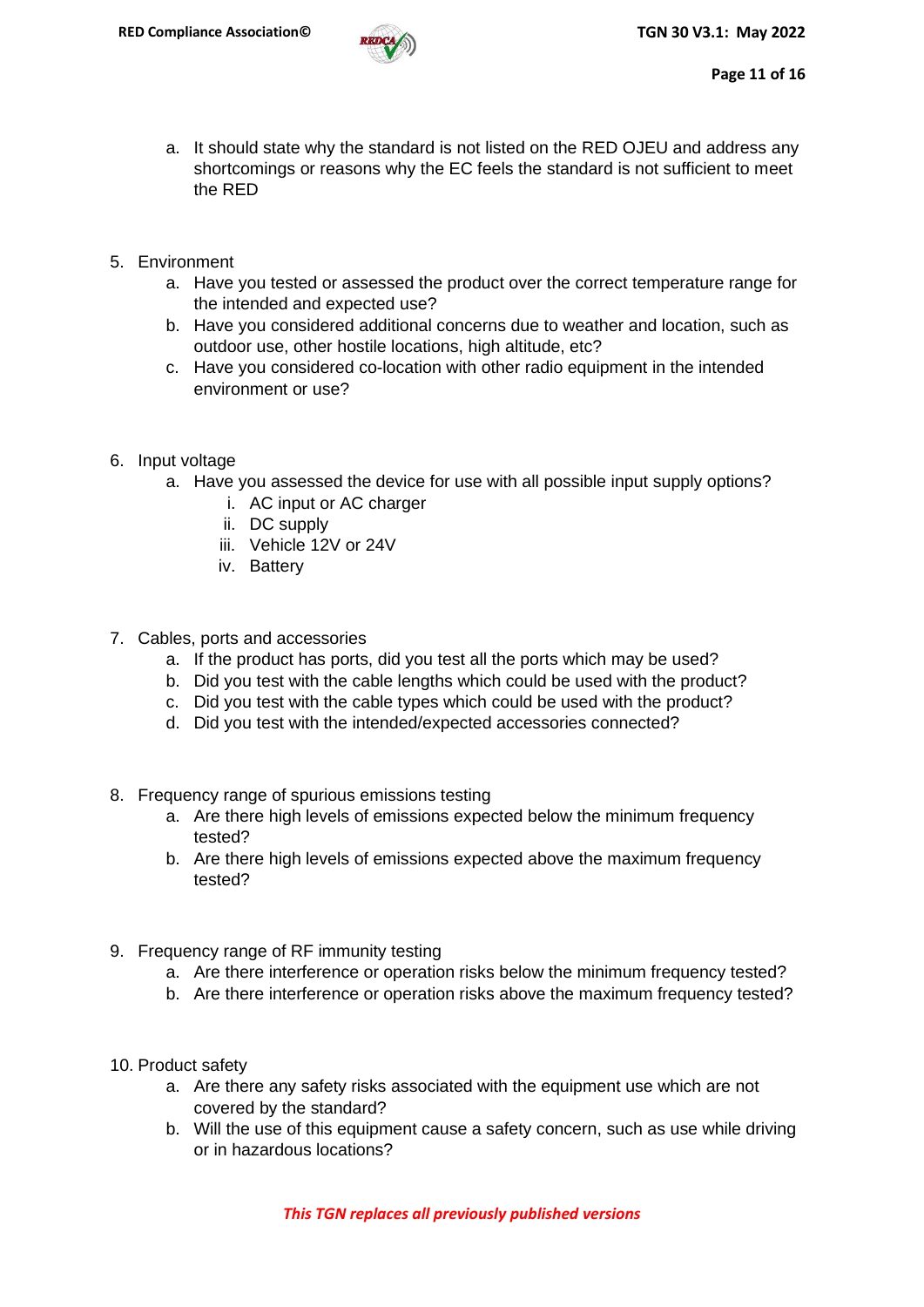

- c. Does the assessment include all reasonably foreseen use and safety risks to people, domestic animals, and property?
- 11. Acoustic Safety
	- a. If the product has loudspeakers, could it exceed safe guidance levels?
	- b. If the product has a headset socket or headset attached, could it exceed safe guidance levels?
	- c. Does the product produce any other sound or noise which could exceed safe guidance levels?
- 12. Light or Laser Safety
	- a. If the product has a torch or light, could it exceed safe guidance light levels?
	- b. If the product has a laser, could it exceed safe levels and are warnings provided?
- 13. RF Exposure
	- a. Has non-ionizing RF exposure been assessed at the appropriate worst-case distance and condition?
	- b. Has the non-ionising RF exposure assessment considered the maximum possible average power?

#### 14. EMC

- a. Were all modes and operations fully tested, exercised, and monitored during EMC tests?
- b. Did you monitor all types of operation of the product during the EMC immunity tests?

#### 15. Radio

- a. Was the radio tested at the highest power settings possible?
- b. Were all frequency ranges and bandwidths assessed?
- c. Were all modulation modes assessed?
- d. Was the receiver fully assessed while all possible sources of interference from within the equipment were also active?
- e. Does the user or installer have the possibility to select settings which were not tested?
- f. Does the user or installer have the possibility to set the radio into a mode which was not assessed or could be non-compliant?
- g. Does the user or installer have the possibility to download or install software which could allow non-compliant modes to occur?
- h. Was the radio tested at correct channel occupancy (e.g. pulsed or TDMA)
- 16. Multi-function equipment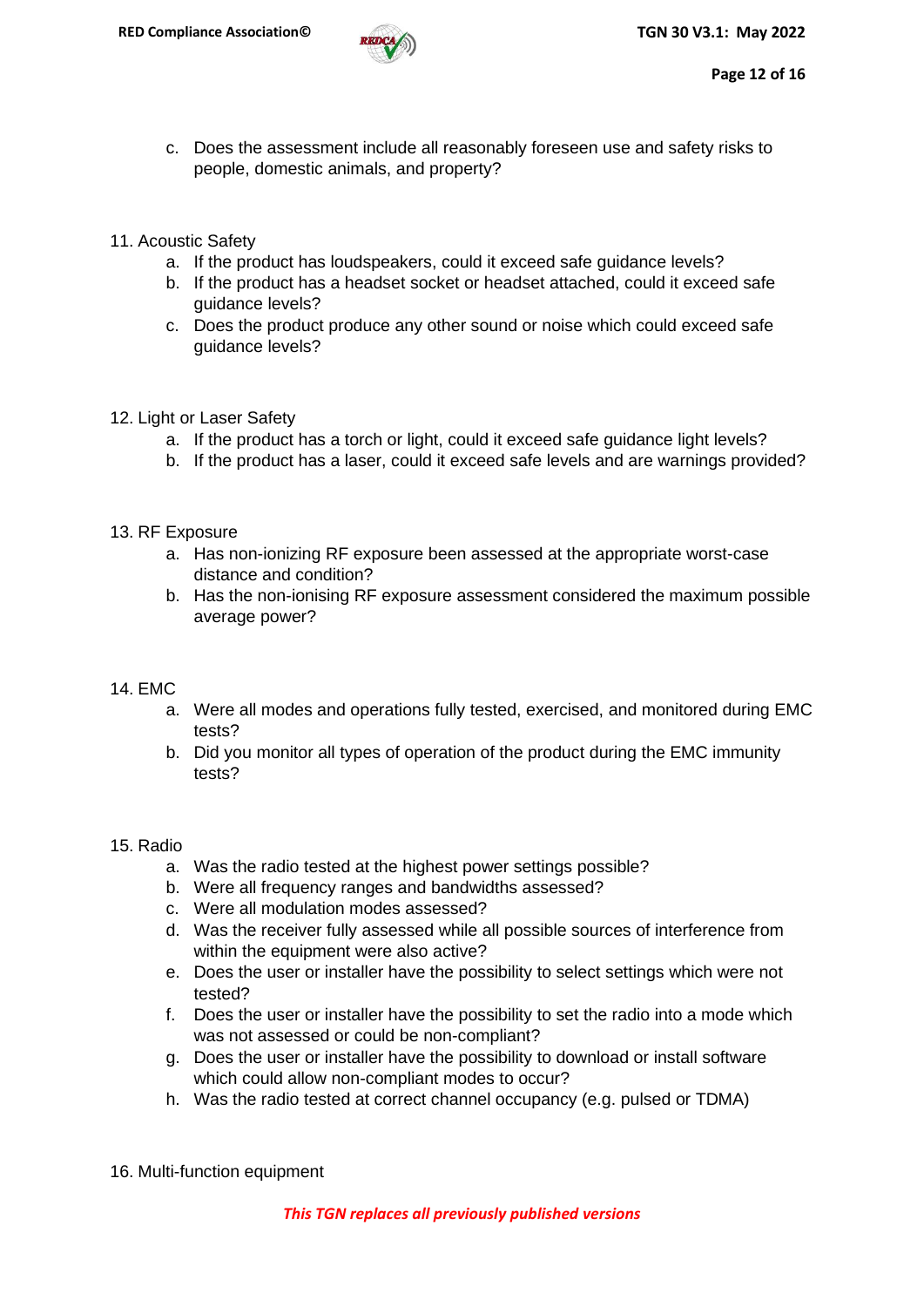

- a. Could there be emissions or interference due to multiple transmitters or transceivers, or multiple operations within the product which were not assessed during testing of each function separately?
- b. Could there be EMC immunity or functionality problems due to multiple transmitters or multiple operations within the product which were not assessed during testing of each function separately?
- c. If transmitters and receivers are co-located within a radio equipment or environment, could the transmitter interfere with the operation of the receiver?
- 17. Regional regulatory compliance
	- a. In an attempt to meet global regulatory demands, could the user or installer select modes or settings which would permit power levels, frequency ranges or other operations which are not permitted in the EU?
- 18. Software updates
	- a. Are any software updates permitted, by the manufacturer or installer, which could alter the performance of the device outside of the modes which were tested?
- 19. State of the art
	- a. Are there any issues associated with this type of product which are known in the media or industry forums to cause problems with EMC, safety, radio, or regulatory compliance?
- 20. Radio module installation
	- a. If accepting any test data from a radio equipment or radio module installed into the equipment, have you ensured that you re-assessed any test cases which could be affected by the installation?
	- b. Have you assessed the radiated test cases on installation of a radio module, such as the radiated spurious emissions?
	- c. If receiver testing was performed on the module outside of the final equipment, have you assessed that the installation does not adversely affect the receiver performance?
	- d. If transmitter testing was performed on the module outside of the final equipment, have you assessed that the installation does not adversely affect the transmitter performance?
	- e. Ensure that when accepting test data from a radio module, it is to the latest applicable standard; or re-assess to the correct standard at final equipment level.
	- f. Have you got the technical documentation of the radio module available to show to a market surveillance authority, if you are asked to do so?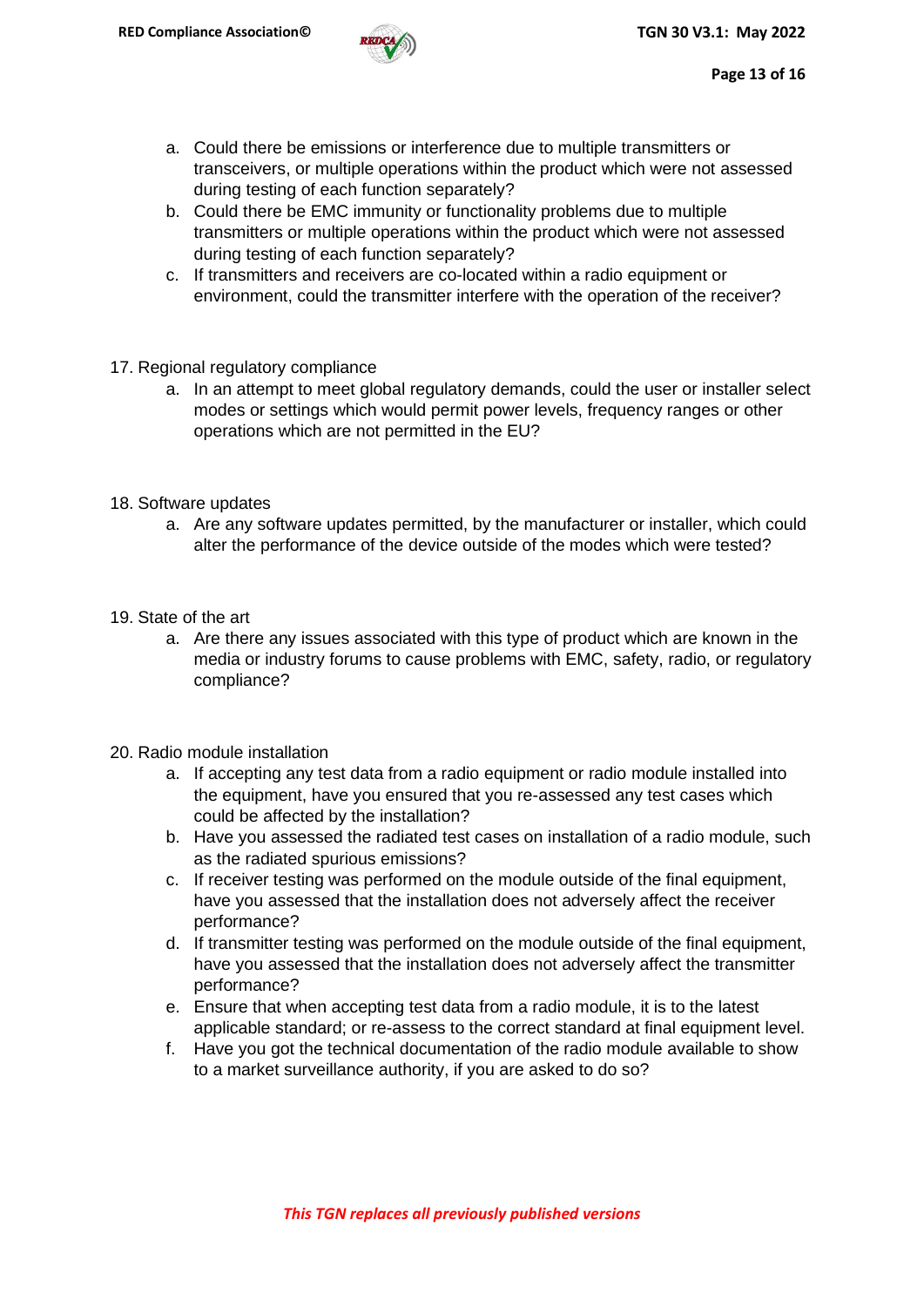# <span id="page-13-0"></span>7. Annex C – Further testing advice notes (Informative)

## 7.1Article 3.1(b) EMC

<span id="page-13-1"></span>The following section provides guidance for the notified body, manufacturer and test lab in cases where the manufacturer identifies that additional testing is needed but requires guidance on how to approach it.

The manufacturer and notified body should be aware of the current situation for EMC performance below 150 kHz and above 1 GHz. For the protection of the radio spectrum below 150 kHz there are limits for conducted emissions as well as radiated magnetic field emission available from CISPR standards which have been adopted by the EU. Examples are: EN 55014-1, EN 55015 and EN 55011. For the frequency range from 30 kHz to 150 kHz, CISPR has started work to derive limits for the protection of the radio spectrum within this frequency range which then might additionally be used for generic products beside the limits already available in EN 55014-1, EN 55015, EN 55011. Manufacturers may also consider the FCC 15.109 and 15.209 limits, which go down to 9 kHz. Additionally, ERC/REC 74-01 gives limits down to 9 kHz.

For EMC performance above 1 GHz, RED standards can be helpful in deriving useful levels of EMC performance, but it must be remembered that the limits in these standards are for intentional radiators. Standards available under the EMC directive 2014/30/EU do have limits and test levels available above 1 GHz, up to 6 GHz or 18 GHz (e.g. EN 55032, EN 55035, EN 55011, IEC 61000-6-X series). CISPR works on establishing general available test methods and limits for products from 6 GHz to 40 GHz.

For evaluating Radiated Spurious Emissions above 1 GHz, reference to ERC REC 74-01 is recommended or alternatively reference to EN 300 440 may be useful.

Issues may arise in the foreseeable future due to wireless power transfer (WPT) systems. Anticipated intentional field strengths, out-of-band and radiated spurious emissions that may occur in the vicinity of such systems can be found in ETSI standard EN 303 417. It is recommended that the notified body reviews what measures the manufacturer has taken in their risk assessment to minimise the risk to the product, any likely surrounding equipment and the user and bystanders under conditions of foreseeable use of the equipment.

### 7.2Article 3.2 Assessment Guidance (Informative)

<span id="page-13-2"></span>When assessing combined radio equipment, or equipment with other functions in addition to the radio operation, manufacturers should ensure that appropriate radio standards have been applied, with or without the other operations of the equipment in effect, depending on the intended and expected use of the equipment

The manufacturer should check that the device can safely function as intended during radio transmission without interference from the radio transmitter and an appropriate evaluation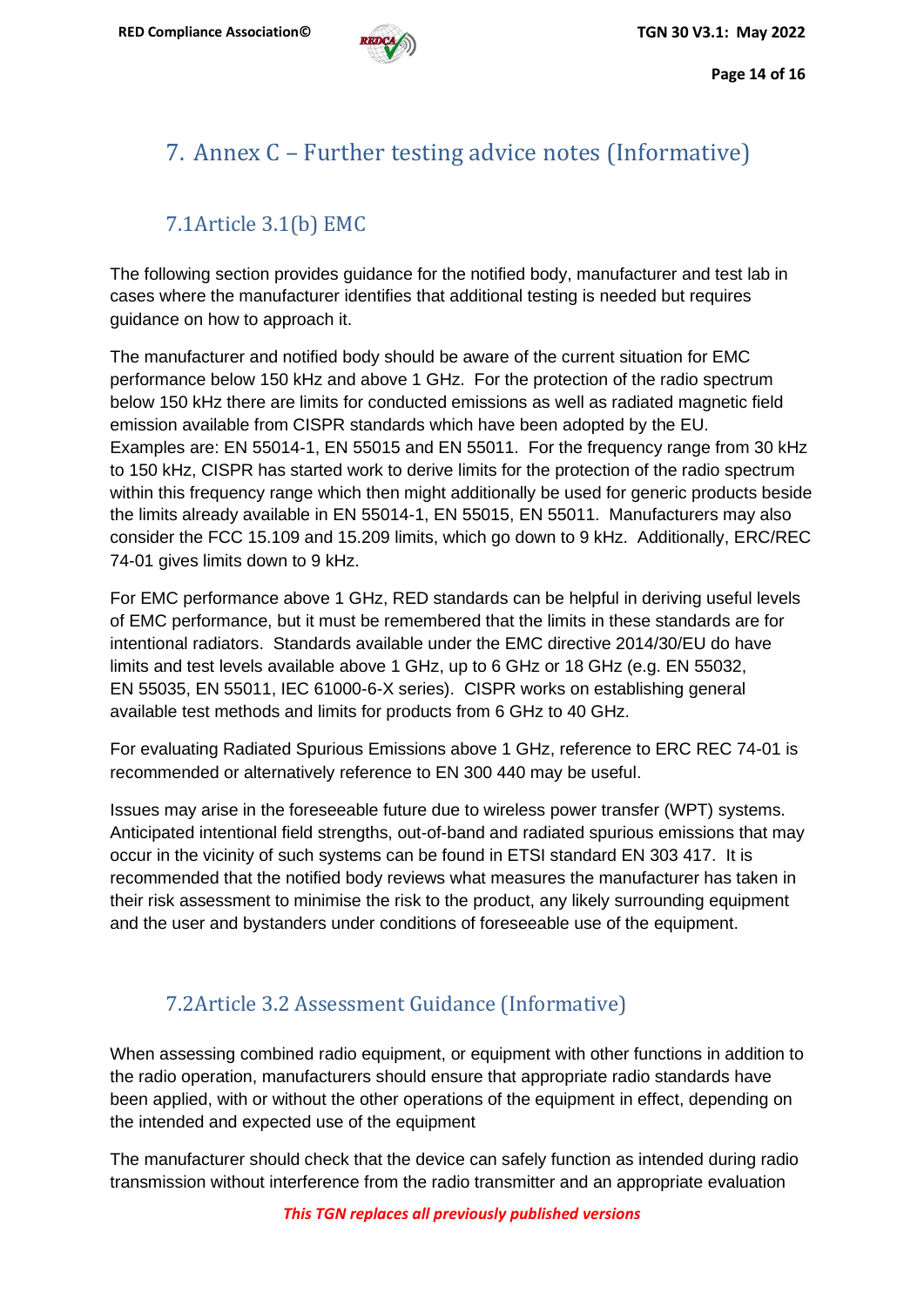has been performed to ensure that radio transmit and receive performance is not degraded by the operation of the equipment. The notified body should consider whether any mitigation applied by the manufacturer is practical and sensible and likely to be followed by the end user. Some mitigation solutions may be practical for professional, trained, operators but may not be practical for domestic or office use.

The manufacturer's risk assessment is expected to document how Article 10(2) and 10(10) of the RED are met. It is essential for the notified body to check the Article 10(2) compliance because the notified body cannot issue their EU Type Examination Certificate if the device cannot be placed on the market in at least one EU member state.

## <span id="page-14-0"></span>8. Annex D – Legal context and definitions

#### <span id="page-14-1"></span>8.1 Legal Context

The requirements for the risk analysis are defined in the RED without specific details or definitions of terminology.

The legal requirements are:

2014/53/EU - ARTICLE 5 -2- "… following an evaluation of the risk of nonimplementation of the essential requirements."

2014/53/EU - *ANNEX III - Module B -3- "(c) the technical documentation. The technical documentation shall make it possible to assess the radio equipment's conformity with the applicable requirements of this Directive and shall include an adequate analysis and assessment of the risk(s)."*

Other information came from non-legal binding documents like:

The Whereas section of 2014/53/EU make several references to risks, some of them are connected to manufacturer tasks including:

- *20) …compliance of radio equipment to be provided by Member States and following an evaluation of the risk of non-implementation of the essential requirements"*
- *60) … Infringing such conditions may create a risk to the essential requirements, particularly a risk of harmful interference.*

The Blue guide 2016 introduces the risk assessment under clause 4.3 and clause 4.1.2.2 but without specific detail.

The Commission documents make use of risk assessments in several fields. A reference is DOC: 2015-IMP-MSG-15; *"EU general risk assessment methodology (Action 5 of Multi-Annual Action Plan for the surveillance of products in the EU (COM(2013)76)"* where it is stated; *"This EU general risk assessment methodology implements Article 20 of Regulation (EC) No 765/2008 and is intended to assist market surveillance authorities when they assess*